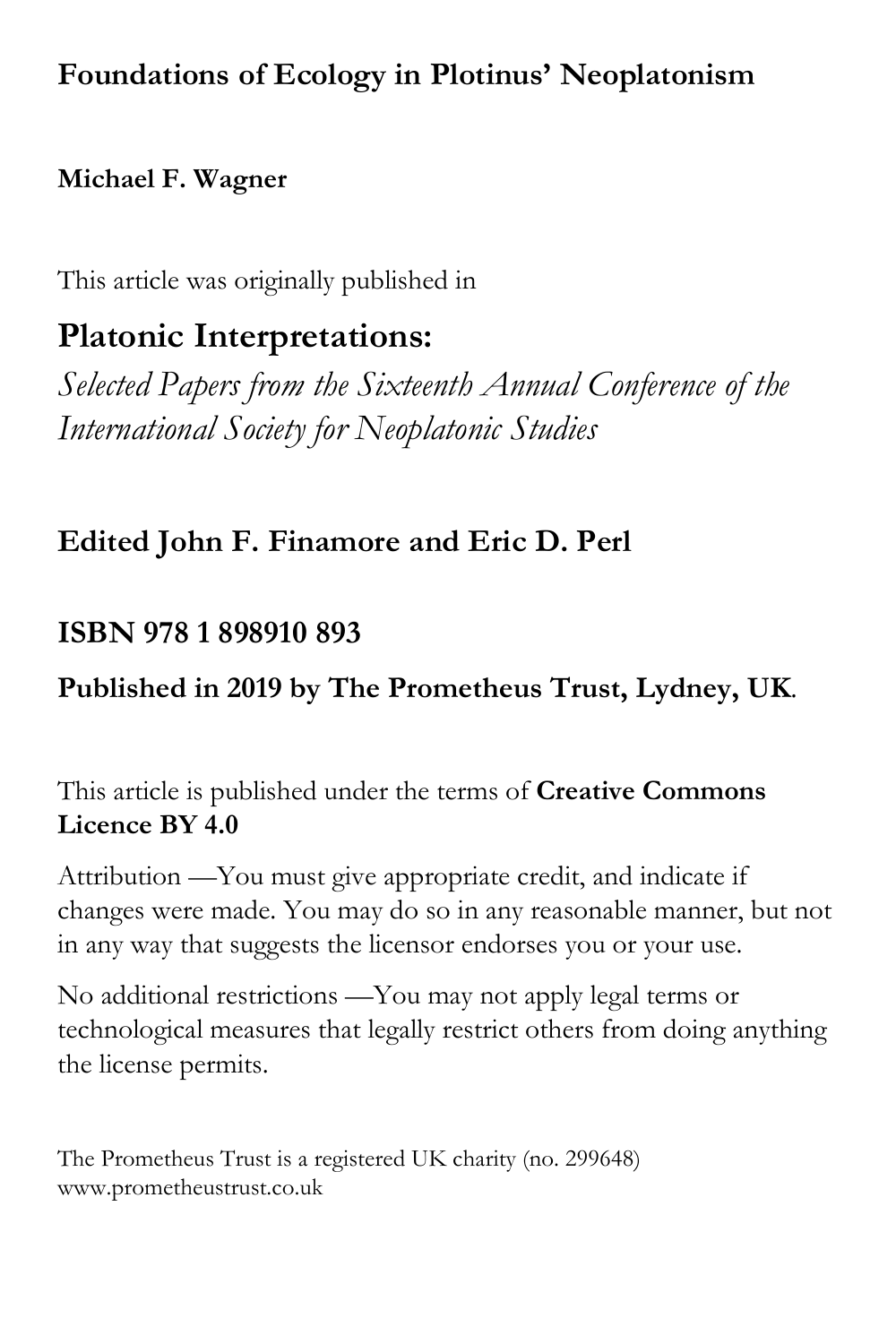#### Foundations of Ecology in Plotinus' Neoplatonism

#### Michael F. Wagner

 In general usage, 'ecology' refers to the study of ecosystems – the study, that is, of relationships and interactions between living organisms and between living organisms and their physical environment.<sup>[1](#page-1-0)</sup> In practice, it denotes an evolving network of scientific  $disciplines<sup>2</sup>$  $disciplines<sup>2</sup>$  $disciplines<sup>2</sup>$  whose results are often thought to have normative implications – to imply, or at least support, certain values, normative commitments, and ethical or political priorities regarding the natural world and our behavior towards or management of it. Here, I shall not address this latter (normative) aspect of ecology in detail.<sup>[3](#page-1-2)</sup> My primary interest here is rather the *prima facie* incompatibility of Plotinus' Neoplatonism with contemporary ecological science's understanding of the natural world.

Plotinus' Neoplatonism sees the natural world<sup>[4](#page-1-3)</sup> as a final product or outcome of his metaphysical order of vertical causality – of his procession (*proodos*) originating from and by his first principle of existence, the One, as it proceeds first to constitute his principle of nature's order and lawfulness, Intellect, and this in turn gives rise to Soul as the proximate vertical cause of the natural world and its denizens.<sup>[5](#page-1-4)</sup> Two features of this vertical order are especially pertinent here: its eternality, and its essentialism. The former is implicit in its being a *meta*physical causal order. It does not itself occur in time. Indeed, time – the natural world's temporality – eventuates from it.<sup>[6](#page-1-5)</sup> Consequently, at any given time (in the natural order) what exists or transpires at that time is entirely an outcome of  $it - is$  completely intelligible and explicable in terms of it. Plotinus' essentialism,

<span id="page-1-0"></span><sup>|&</sup>lt;br>|<br>| <sup>1</sup> Owen (1974) 1; Odum (1983) 13.

<span id="page-1-1"></span><sup>2</sup> Including, for just a few examples, population ecology, molecular ecology, marine ecology, biogeography, behavioral ecology, community ecology, and of course human ecology; as well as relevant aspects for example of evolutionary biology and climate studies.

<span id="page-1-2"></span><sup>&</sup>lt;sup>3</sup> For this, see Blakeley (1997); Blakeley (2004); Corrigan (2009); Lea (2002); Westra (2002).

<span id="page-1-3"></span><sup>&</sup>lt;sup>4</sup> Or, the sensible world: Here I shall gloss over the distinction in Plotinus.

<span id="page-1-4"></span><sup>5</sup> See Armstrong (1967) 250-6; and Hutchinson (2015) 159.

<span id="page-1-5"></span><sup>6</sup> See Manchester (2002) 81-2; O'Meara (1996) 75; and Wagner (2018).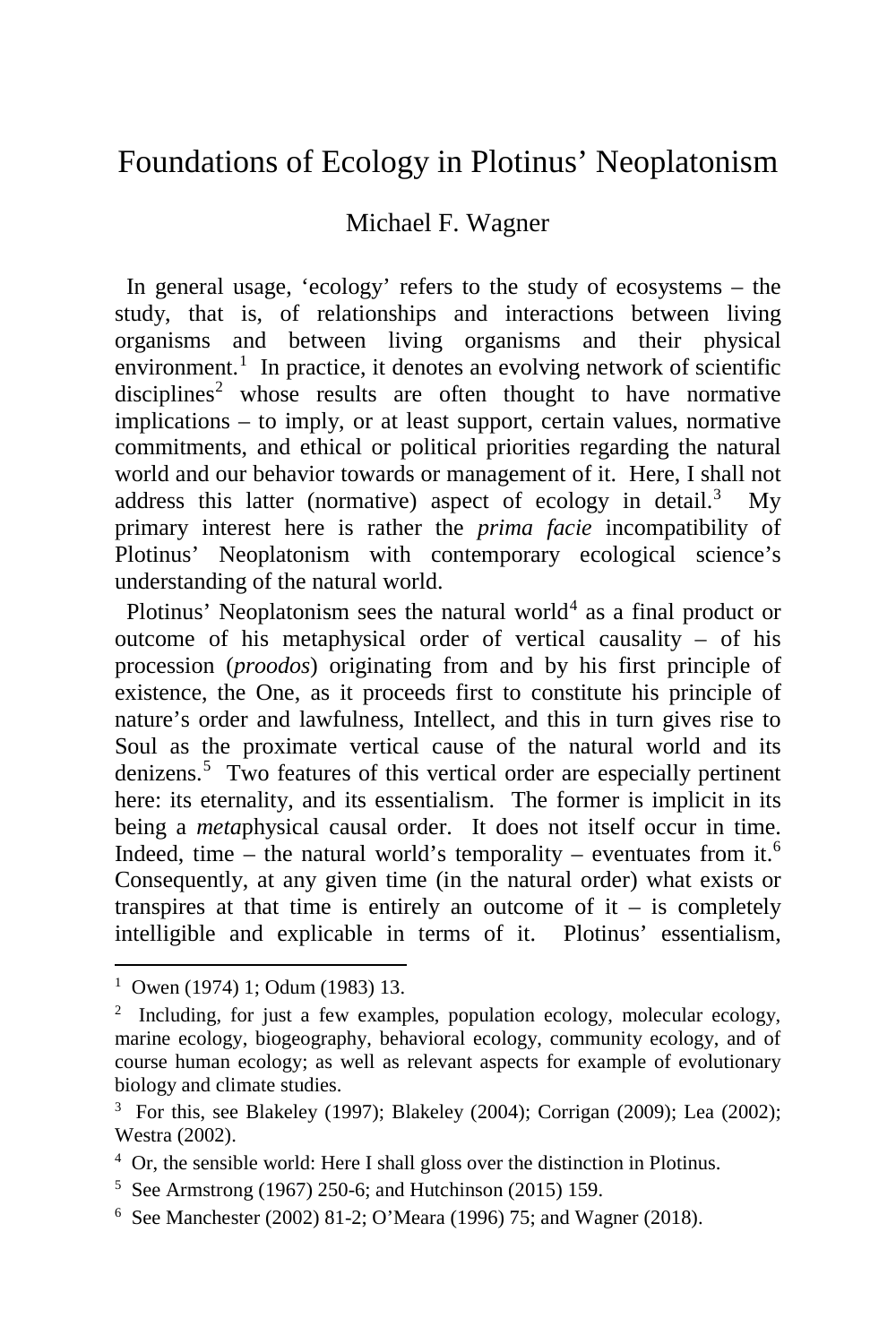moreover, underscores that this indeed applies to *everything* that exists or occurs in the natural world.<sup>[7](#page-2-0)</sup> And this metaphysical state-of-affairs encompasses, extends equally to, the assembled totality of temporal loci in the history of our cosmos, suggesting the image of the natural world as a final descent or temporal unfolding<sup>[8](#page-2-1)</sup> of Plotinus' archetypal cosmos (Intellect).

 Whereas, consider even just ecology's focal concept of ecosystems. Ecosystems are thought of today<sup>[9](#page-2-2)</sup> as among other things dynamic, complex, adaptive, and typically hierarchical. Here, 'dynamic' for example does not mean merely that the natural world is a world of change, motion, and coming-to-be, nor 'complex' merely that it is, well, complicated. Rather, such related notions as non-linear, emergent, chaotic, and holistic also apply here. Together, the image of ecosystems conveyed by these sorts of notions is meant to contrast first and foremost with thinking of ecosystems as closed deterministic systems. They are of course subject to external conditions and influences but equally also to random internal perturbations, especially in and owing to their organic components. Moreover, how a given ecosystem responds at a given time to such influences and perturbations, or even the degree to which it responds (changes), is not deducible from its previous state according to deterministic principles or laws. Nor can we expect it to respond in the same way or to the same degree at different times to the same or similar influences or perturbations. Indeed, at least some degree of novelty with respect to its previous history, and to that of various of its components and denizens, is always possible.<sup>10</sup> Accordingly, while ecological science doesn't think of ecosystems as chaotic in the Classical sense of

<span id="page-2-0"></span><sup>-&</sup>lt;br>7 E.g. *Enn.* II.4.8, 19-28 & 9, 8-10; III.6.16, 1-10 & 17, 27-31; IV.3.12, 27-28; V.7.3, 10-12. Regarding Plotinus' critique of and departure from Aristotelian essentialism, see Gerson (2002) 66-8; and Wagner (1996) 157-63.

<span id="page-2-1"></span><sup>8</sup> E.g. *Enn.* V.7.3, 16.

<span id="page-2-2"></span><sup>&</sup>lt;sup>9</sup> I do not mean to imply that this is not still a subject of debate among ecological scientists [see Pahl-Wostl (1995) 193]. But, even if my characterization of ecosystems below refers to unusual, exceptional, or ab-normal cases, that is enough to contrast it with Plotinus' perspective as I portray it above.

<span id="page-2-3"></span><sup>&</sup>lt;sup>10</sup> The concept of emergence thus applies to ecosystems both vertically and horizontally – that is, both in that they have states or properties not reducible to those of their constituents and denizens and in that those states or properties could not have been known or predicted from their previous history or that of their constituents and denizens.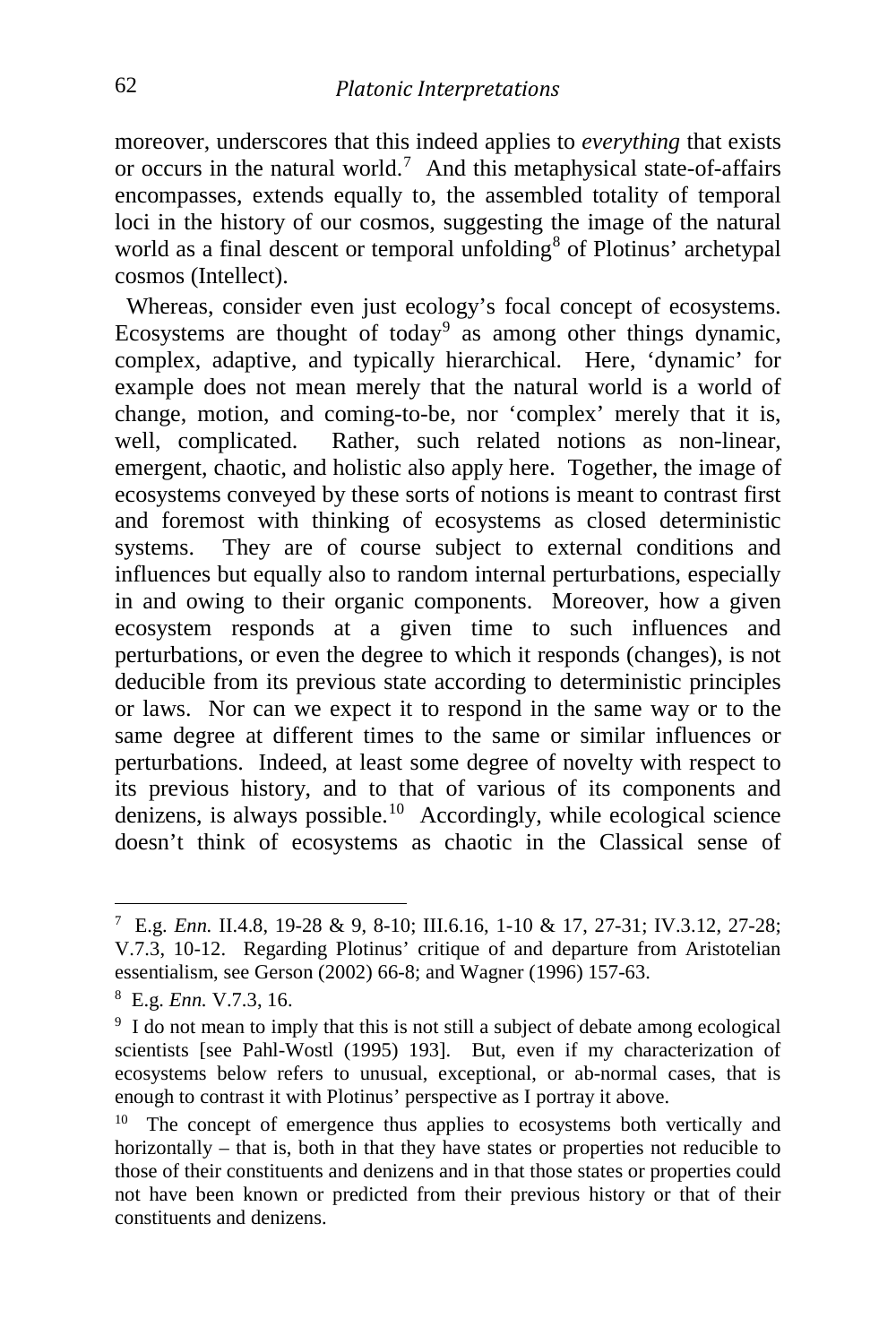unintelligible, disorganized, unconstrained, or the like,  $\frac{11}{11}$  $\frac{11}{11}$  $\frac{11}{11}$  its image of them seems very different from Plotinus'.

 But, this is not the only image of the natural world we find in Plotinus' *Enneads* either. At times, that is, Plotinus himself seems to challenge the foregoing final descent, temporal unfolding image of his *proodos*. In what follows, I shall consider several examples of this in his *Enneads* and argue that far from being incompatible with that image of his *proodos* they provide substantial insight into Plotinus' own understanding of it while revealing it to be at least compatible with contemporary ecological science's general understanding of the natural world.

 A common feature of the texts I am considering here is an at least implicit (sometimes explicit) comparison between components of or denizens in the natural world and those of or in the archetypal cosmos (Intellect). In one case, Plotinus opines that such things as filth and mud and the products of putrefaction (i.e. maggots) simply do not correspond to any ideal forms at all. Rather, Plotinus tells us, soul draws such things as these from matter itself, and does so because it is unable to produce anything else.<sup>12</sup> My other exemplary texts have in common that they envision a circumstance where the final outcome of Plotinus' *proodos* is an organism which is not as it should be, or as one would expect it to be, given its correspondent nature, form, or formative-principle.<sup>[13](#page-3-2)</sup> Significantly, in every case, though, the organism is not only different than it should be, or than one would expect it to be, but is therein considered to be inferior – to be deformed, deficient, or at least imperfect. In two passages,  $^{14}$  $^{14}$  $^{14}$  Plotinus opines that this being the case may simply be a random occurrence  $-$  a result of mere chance (*ek tyxes*). More commonly, however, he

<span id="page-3-0"></span><sup>&</sup>lt;sup>11</sup> Whereas, in contemporary ecological science, an ecosystem is said to be "chaotic" inasmuch as it is highly sensitive to external influences or internal perturbations and its response (subsequent condition) is not deterministically predictable [see Pahl-Wostl (1995) 23-7].

<span id="page-3-1"></span><sup>&</sup>lt;sup>12</sup> *Enn.* V.9.12, 8-18. Presumably meaning in particular that it is unable, given the material conditions confronting it, to produce something which does conform to some form. Plotinus refers to conditions where a soul's productivity and effectiveness is constrained by material conditions "necessities" (*anangkais*).

<span id="page-3-2"></span><sup>13</sup> Plotinus typically uses these three notions – *physis*, *eidos*, and *logos* – interchangeably.

<span id="page-3-3"></span><sup>14</sup> *Enn.* III.2.7, 40, and V.9.10, 6.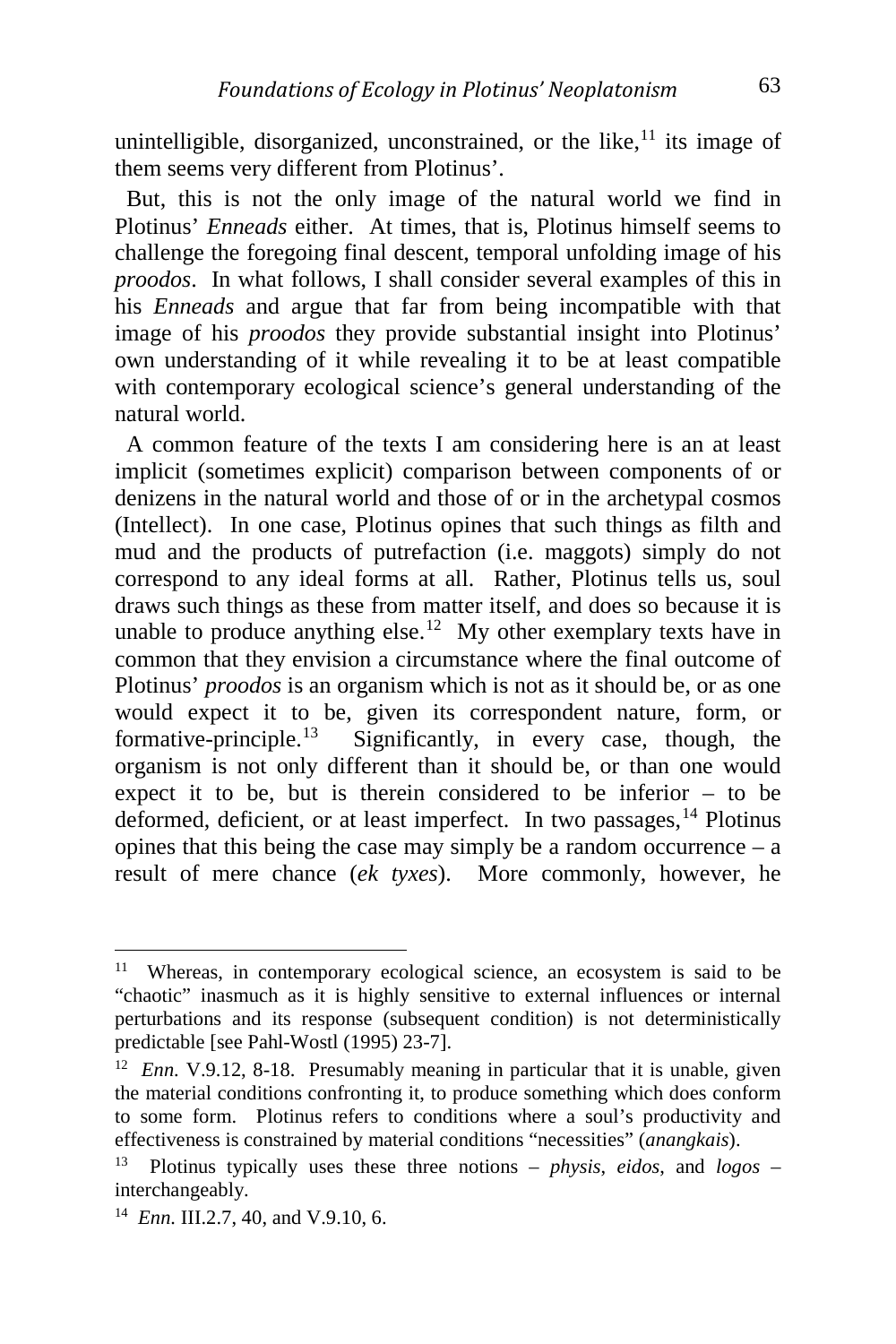appeals to the pertinent soul's weakness or limited abilities<sup>[15](#page-4-0)</sup> and (or) to the obstructive, recalcitrant, or complicating affects of the material conditions in which it operates.<sup>[16](#page-4-1)</sup>

 But, although Plotinus does not always provide additional narrative and explanation for these sorts of passages, his *Enneads* do offer ways and respects in which they can be harmonized with his *proodos* conception of the natural world. Thus, Plotinus for example prefaces his discussion in *Enn.* III.2.11 by reaffirming his claim earlier (in *Enn.* III.2.7) that sometimes an organism may fail to conform to its formative-principle owing to chance or material necessity; but, having done so, he immediately shifts discussion from a particular organism's formative-principle to one corresponding to the totality of Intellect itself and he tells us regarding that formative principle that it

makes all these things as their sovereign, and wishes them to be as they are, and makes the things that are called bad according to reason, because it does not wish that all should be good, just like a craftsman who does not make everything eyes in his picture; in the same way the formative principle did not make everything gods but some gods, some spirits (a nature of the second rank), then men and animals after them in order, not out of grudging meanness but by a reason containing all the rich variety of the intelligible world. But we are like people who know nothing about the art of painting and criticise the paintor because the colours are not beautiful everywhere, though he has really distributed the appropriate colours to every place ... or we are like someone who censures a play because all the characters are not heroes but there is a servant and a yokel who speaks in a vulgar way; but the play is not a good one if one expels the inferior characters, because they too help to complete it. (*Enn.* III.2.11, 2-17, tr. Armstrong)

 What from an as it were horizontal perspective might seem to be a case of some organism failing to conform to its ideal form owing to chance or material necessity, from Intellect's vertical "sovereign" perspective instead reflects the rich and complex diversity of its contents. Indeed, although Plotinus here mentions just such general sorts of things as gods and humans and animals, he elsewhere (in *Enn.* V.7) argues that in fact the diversity and multiplicity of formative-

<span id="page-4-0"></span>15 E.g. in *Enn.* II.3.16, II.3.17, and III.2.7.

<span id="page-4-1"></span><sup>16</sup> E.g. in *Enn.* II.3.12, II.3.16, II.3.17, V.7.2, and V.9.10.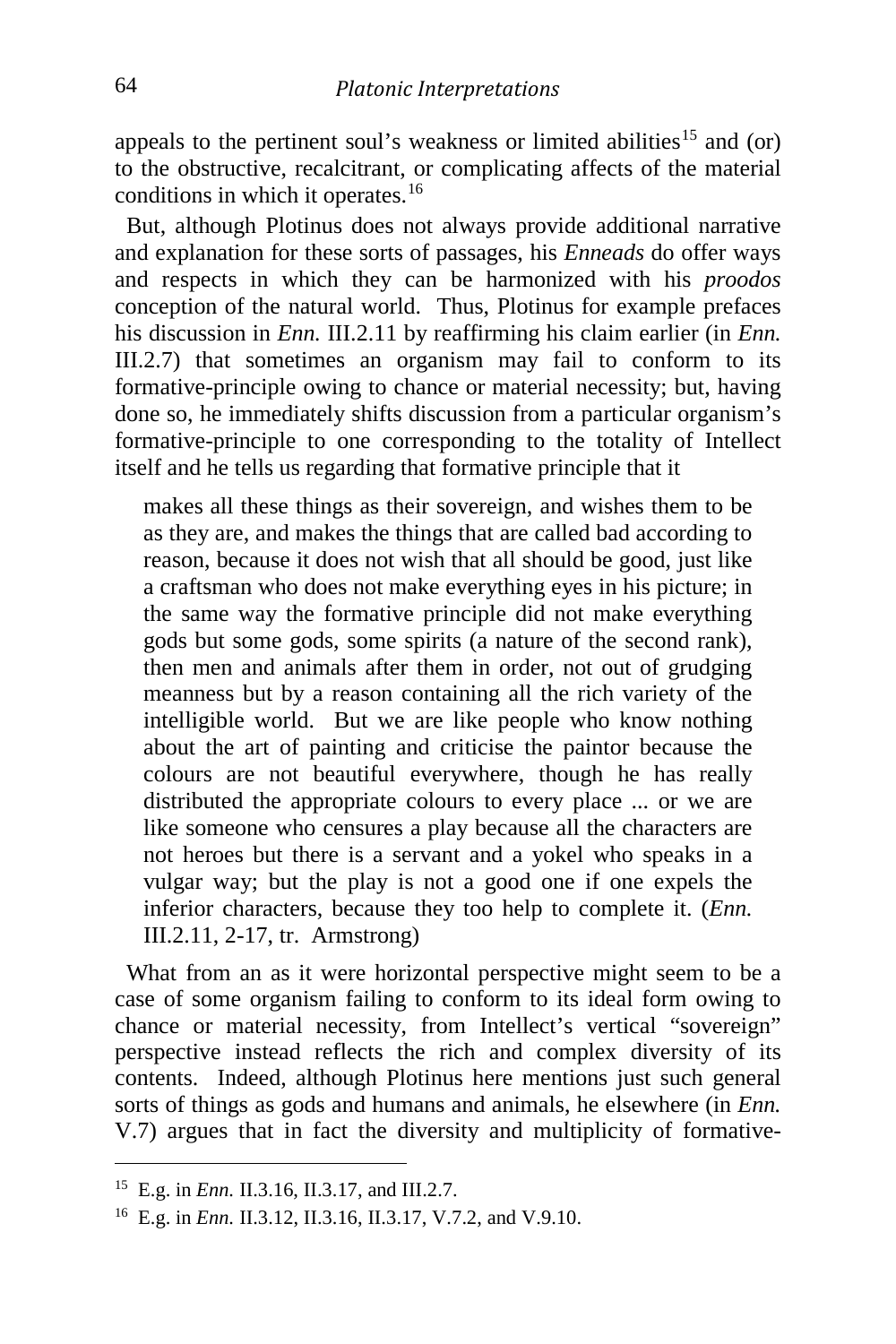principles in Intellect fully corresponds to the diversity and multiplicity of organisms in the natural world. Every structural, organic, or qualitative difference whatsoever between organisms, he argues, indicates a correspondent difference in their respective formative-principles.<sup>[17](#page-5-0)</sup> And he draws a couple significant inferences from this. He observes that although he attributes *prima facie* ugliness<sup>[18](#page-5-1)</sup> to the affects of material conditions (or, that is, to matter), in fact "even then the perfect formative-principles are present, not overtly but still wholly present" [*Enn.* V.7.16-8]. He also concludes that therefore it likewise is a mistake to take for example some one human being or sort of human being as somehow a model (*paradeigma*) for human beings generally – for human beings in their actual diversity [*Enn.* V.7.1, 19-  $22$ <sup>[19](#page-5-2)</sup> Every human being, accordingly, just is as he or she is – indeed, as he or she "should be" – given his or her unique formative-principle and the material conditions in which soul instantiates or "unrolls" it; and every formative-principle is as "paradigmatic" as every other one.

 Corresponding to Plotinus' "sovereign" formative-principle encapsulating Intellect in its totality and the multiplicity of diverse formative-principles responsible for the diversity of organisms in nature, Plotinus posits a world-soul overseeing relations and interactions between organisms and between organisms and their physical environment – and as well of course between components of the physical environment itself – and a diverse multiplicity of souls responsible for the structures and maintenance of particular organisms and for how they respond to one another and to their physical environment. In *Enn.* VI.7.7 (9-17), Plotinus characterizes the metaphysically prior productive activity of this world-soul as akin to its drawing a preliminary outline of the cosmos or to its providing tentative illuminings to matter, which then is detailed or given clarity and solidity by the diverse multiplicity of soul-powers that proceed from it and associate themselves with the particular organisms they articulate or instantiate. Regarding its subsequent oversight work, however, Plotinus cautions us in *Enn.* II.3.16 that it "is not freed from care for its work" as though it "has arranged [everything] once and for

<span id="page-5-0"></span><sup>&</sup>lt;sup>17</sup> Plotinus expresses uncertainty in the treatise over what to say about identical twins and seems, rather, mainly just to doubt that there ever really are such organisms – that two organisms could ever in reality be entirely identical to one another.

<span id="page-5-1"></span>and so, presumably, also imperfection, defect, deficiency, or the like.

<span id="page-5-2"></span><sup>19</sup> Plotinus may be intentionally distancing himself here from Aristotle and his essentialism [hence, see Sober (1980) 360-72].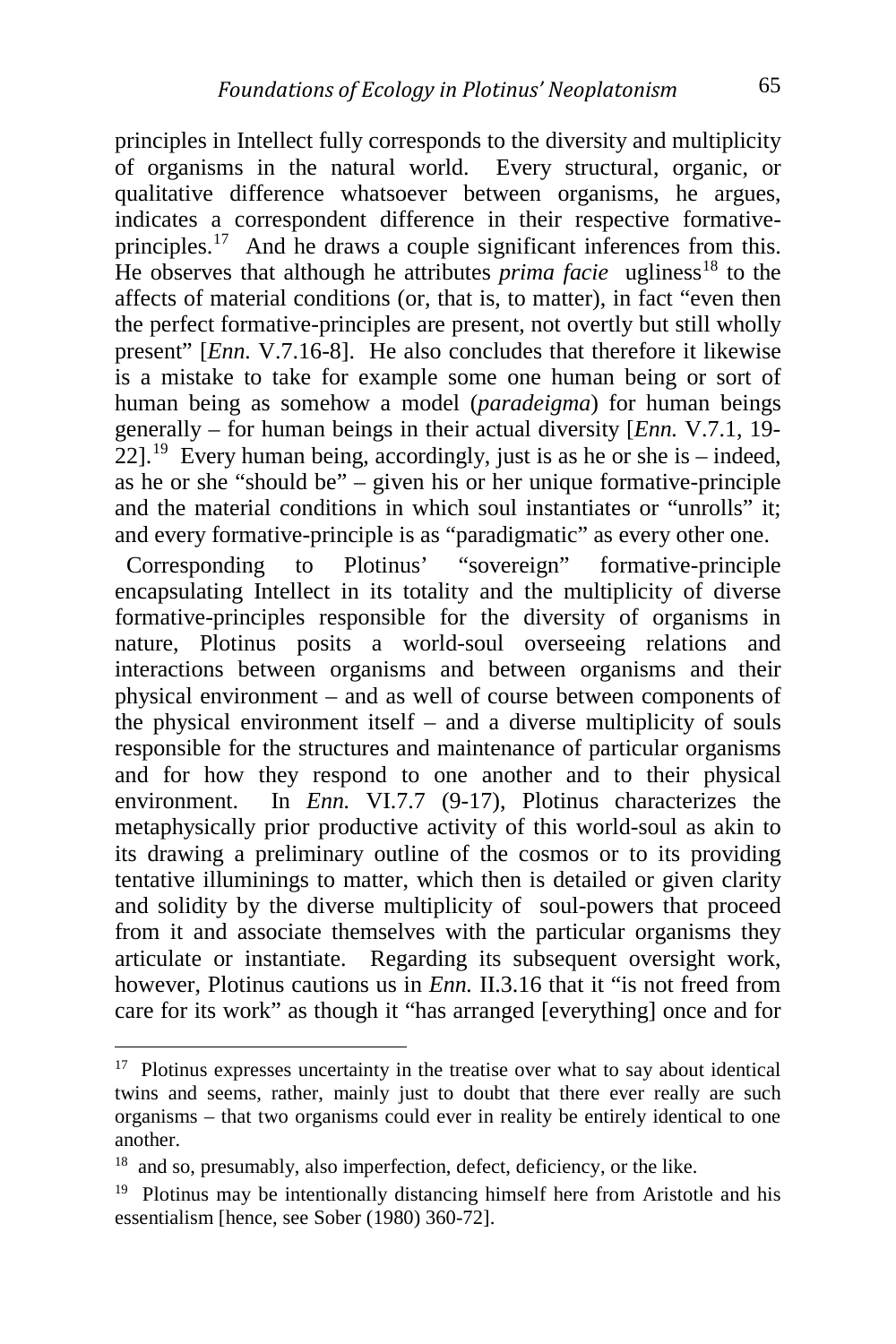all that it shall be in a good [stable] state forever; but it is like a farmer who, when he has sown or planted, is always putting right what rainstorms or continuous frosts or gales of wind has spoiled" [*Enn.* II.3.16, 32-6 (tr. Armstrong)].

 Although part of the world-soul's job in overseeing the natural world (Plotinus told us just previously) is to take into account at a given time antecedent conditions and to strive to bring about consequent states-ofaffairs which it is able to link back up with those,[20](#page-6-0) Plotinus' *proodos* conception of the natural world need not be understood deterministically. For one thing, Plotinus' *proodos* conception is compatible with a multiplicity of scientific conceptions of the natural world's lawfulness,<sup>[21](#page-6-1)</sup> including for example statistical or probabilistic ones.[22](#page-6-2) Moreover, although Plotinus characterizes Intellect cryptically as "all power, ... the power to be all things" [*Enn.* VI.7.17, 32-4] and tasks it with ordering and limiting soul so as to make it rational by "giving it a trace of what it possesses" [*Enn.* VI.7.17, 38-9], it is soul that is tasked in Plotinus' *proodos* with translating what it thereby receives from Intellect into an actual (material) cosmos – with, in other words, determining at a given time and in given material circumstances how it will apply Intellect's "power to be all things" to further "unroll" its contents in a rationally coherent (broadly speaking) way.

<span id="page-6-0"></span><sup>20</sup>*Enn.* II.3.16, 24-7. Presumably so as to generate as rational or coherent a cause and effect sequence of events or conditions as is possible "given the existing conditions." Presumably, too, even when this has world-soul *faux* manufacturing things (e.g. maggots) which Plotinus is aesthetically uncomfortable with ascribing a correspondent formative-principle.

<span id="page-6-1"></span><sup>21</sup> See Wagner (2002) 47-8.

<span id="page-6-2"></span><sup>22</sup> Indeed, in *Enn.* V.7.2, 7-12, Plotinus queries why children born of the same parents do not always look the same; and he answers that this is because while both parents contribute their formative-principles to all of their offsprings, it may so happen that in one case parts or aspects of one of their formative-principles predominate in the offspring and its own defining formative-principle (or form) while in another case parts or aspects of the other parent's forming-principle may end up predominating. In this regard, Plotinus does elsewhere postulate that world soul operates such that "when the same things come together, the same circumstances arise, then it is altogether appropriate that the same results should follow" [*Enn.II.3.16, 22-3* (tr. Armstrong)]. Given that motion, variation, and change are inherent features of the natural world for Plotinus, however, one wonders whether the world soul ever finds itself confronted with (exactly) the same circumstances; and Armstrong's translation ('...it is...appropriate that...') reasonably captures the ambiguity and vagueness in the Greek text as to whether any sort of necessity is intended here regarding the world soul's operation.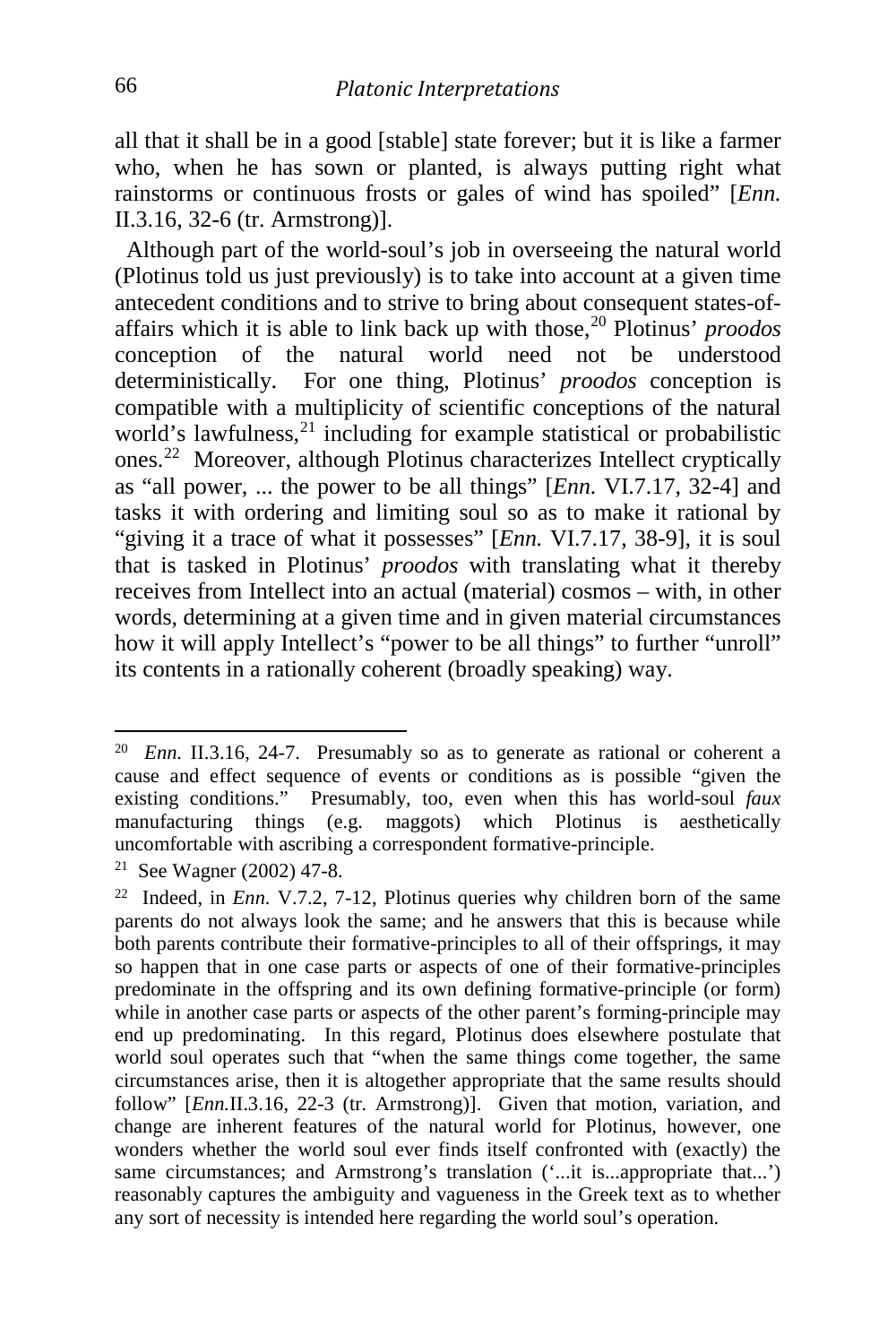Plotinus tells us that the relationship for example between human beings and their formative-principles is not akin to that between a portrait of Socrates and Socrates himself [*Enn.* V.7.1, 20]. The same applies, presumably, to the relationship between our actual cosmos and the archetypal cosmos. The actual cosmos, that is, is not somehow just a four-dimensional rendering of Intellect, or its contents; conversely, Intellect does not somehow "look" like the actual cosmos just *sans* its four dimensional materiality.<sup>23</sup> To think of the relationship between Intellect and the natural world in such simplistic terms overlooks, and certainly diminishes, soul's role and task in Plotinus' *proodos* as well as misrepresents the nature of Intellect itself.

 Plotinus appeals to material conditions (or, matter), we have seen, mainly when he wishes to call attention to the difficult and complex labors souls endure as the proximate vertical causes of the natural world and its denizens, or else when he wishes to account for *prima facie* ugliness, imperfection, or the like, in the natural world or on the part of its denizens. $^{24}$  Nevertheless, the material conditions world-soul generates by virtue of its "preliminary outlining" or "tentative illuminings" really do confront it with challenges and perhaps uncertainties, or at least choices, as it proceeds in its subsequent task of effecting, maintaining, and monitoring nature's processes and denizens. One way to think of this is to see the materiality of the natural world as something wholly new, as truly emergent, in relation to anything and everything which vertically speaking had transpired thus far in Plotinus' *proodos*, [25](#page-7-2) and so something for which what soul

<span id="page-7-0"></span><sup>&</sup>lt;sup>23</sup> Plotinus explains, rather, that Intellect merits the status or name of archetypal cosmos just because it "does not stand apart from itself and is not weakened by division and is not incomplete even in its parts, since each part is not cut off from the whole; but the whole life of it and the whole Intellect lives and thinks all together in one, and makes the part the whole and all bound in friendship with itself, since one part is not separated from another and has not become merely other, estranged from the rest; and, therefore, one does not wrong another, even if they are opposites. And since it is everywhere one and complete at every point it stays still and knows no alteration; for it does not make as one thing acting upon another" [*Enn.* III.2.1, 28-37 (tr. Armstrong)].

<span id="page-7-1"></span><sup>24</sup> See Armstrong (1967) 256-7; Narbonne (2014) 233-5; and O'Brien (1996) 172-81.

<span id="page-7-2"></span> $25$  Perhaps this in effect is what Plotinus has in mind when he tells us that in its production of the natural world and its denizens soul does not merely "make in accordance to the forms" but adds "a contribution of its own" to its making [*Enn.* II.3.17, 19-21]. In this regard, see also *Enn.* VI.7.9, 39-46. Though consequently indeed real, it remains a central tenet in Plotinus' Neoplatonism that the material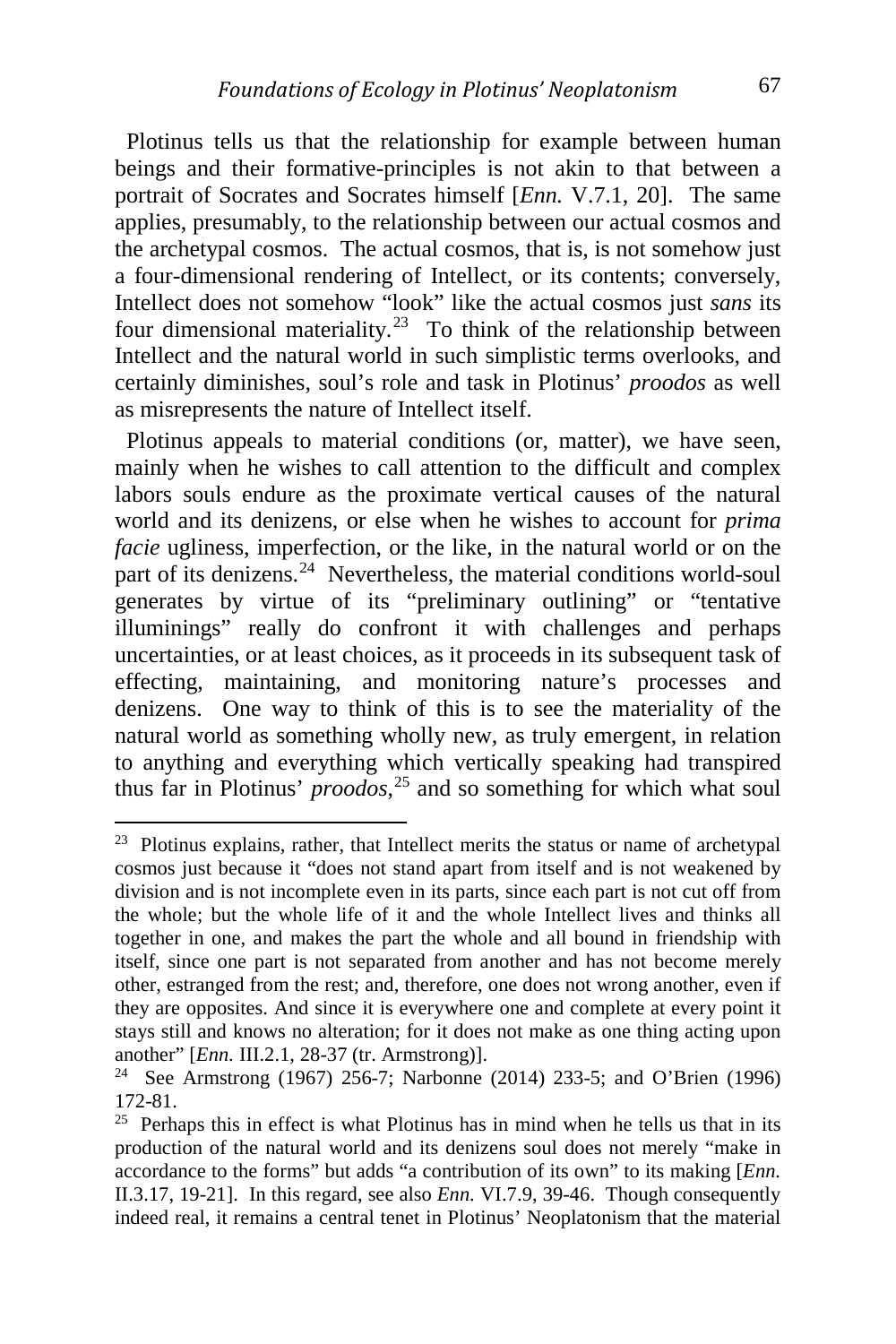receives from Intellect does not fully prepare it. Accordingly, while Plotinus is adamant that the operations of world-soul are not akin to human deliberation,<sup>[26](#page-8-0)</sup> the comparison is not without instructively metaphorical value. $27$ 

 Consequently, too, from our perspective as human observers of the results of soul's vertical productivity and horizontal labors, deciphering soul's intermediation between the archetypal cosmos (Intellect) and the natural world is epistemically challenging. Although Plotinus' criterion for (true) knowledge is grounded in our intellectual nature and its relation to Intellect, $^{28}$  $^{28}$  $^{28}$  I have already indicated that Plotinus' conception of his *proodos* supports a multiplicity of scientific perspectives on or approaches to the natural world and its lawfulness.<sup>29</sup> Arguably, too, the precise character and extent of our understanding of the natural world at a given time is for Plotinus highly contingent on what has transpired in the natural world thus far and our empirical knowledge and understanding of this.[30](#page-8-4) For this reason, too, Kevin Corrigan is surely correct to observe:

While the Plotinian view of nature is very different from *any* modern view, it is nonetheless generally broader in scope, potentially multidimensional insofar as it is capable of embracing problems of both order and disorder, and much more subtle than may at first appear.<sup>[31](#page-8-5)</sup>

<span id="page-8-5"></span>31 Corrigan (2009) 257.

(natural) cosmos is not only dependent for its reality – for its actually existing – on its being an outcome of the *proodos* but it therein is less real than what preceeds it in the *proodos* – and such that it does not merit being classified as having or being substance (*ousia*) in its own right [see Chiaradonna (2014) 220- 5].

<span id="page-8-0"></span><sup>26</sup> See *Enn.* II.3.17, 9-17.

<span id="page-8-1"></span><sup>27</sup> Recall for example Plotinus' own comparison of world-soul to a farmer confronted with maintaining and managing his crops in the face of environmental conditions, influences, perturbations, or the like.

<span id="page-8-2"></span><sup>28</sup> See Gerson (2014) 268-72.

<span id="page-8-3"></span><sup>29</sup> Or, as Kevin Corrigan expresses it, in Plotinus' Neoplatonism "intelligence, far from being a single paradigm of rationality ... is more like a variegated continuum of different intensities of organised life, that allows for a sort of natural selectivity, of which we see only the last manifestation" [Corrigan (2015) 139].

<span id="page-8-4"></span><sup>30</sup> Thus, see Corrigan (2009) 258. Indeed, in *Enn.* IV.8.17 (33*ff.*), Plotinus depicts world-soul as itself unaware of the powers it has and possesses – that is, of its inheritance from Intellect – until it exercises them and observes their outcomes.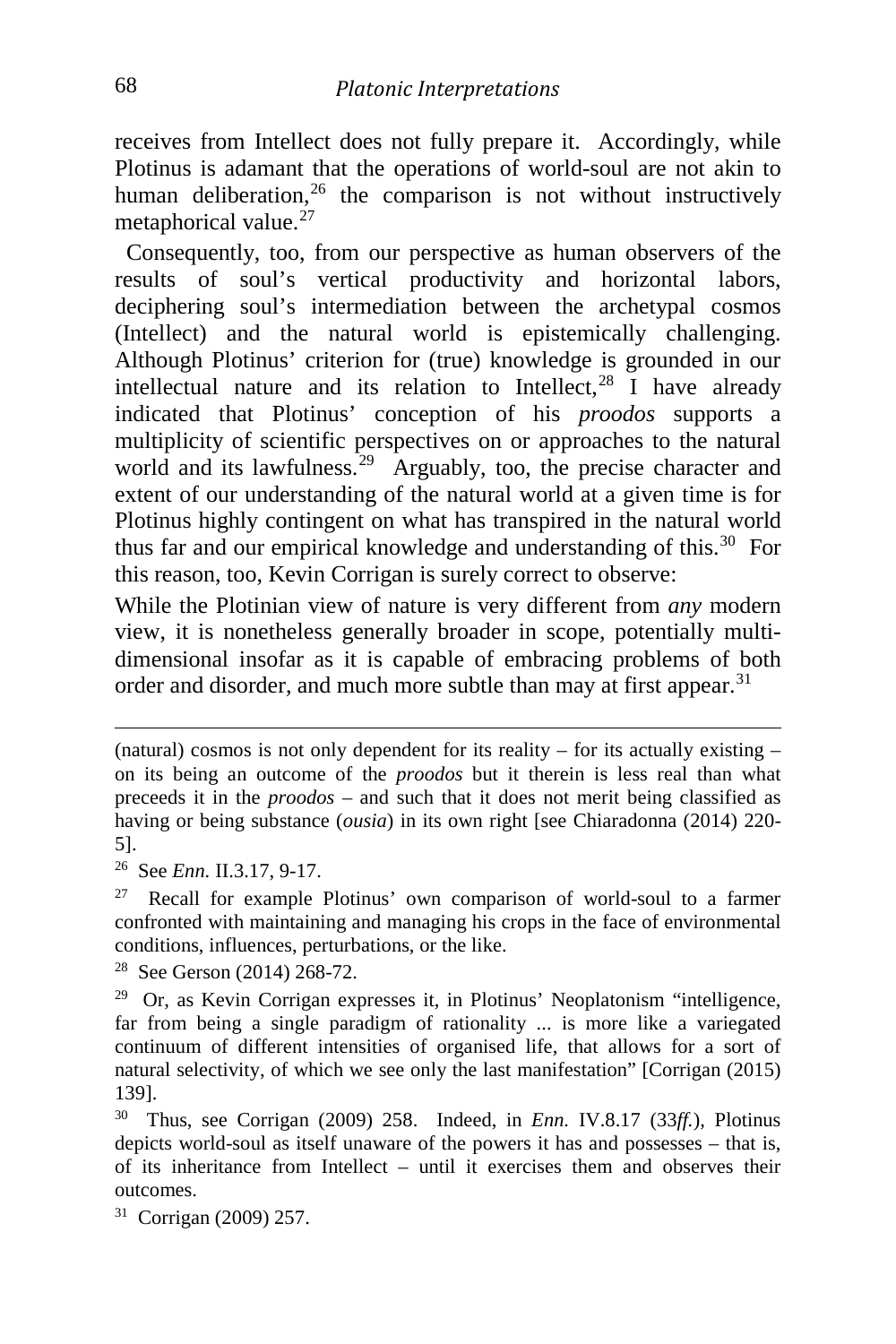How, though, does this relate to the normative stance often associated with ecology – to what might be summarily termed its environmentalism? As I noted at the outset, Plotinian scholars have quite thoroughly and rigorously explicated and documented the many and various ways and respects in which Plotinus' conception of the natural world and his *proodos* of its vertical aeteology support and sometimes even articulate environmentalist values and principles. Arguably, however, recognizing that Plotinus' Neoplatonic account of nature and its aeteology also is consistent with and even supportive of contemporary ecological science itself significantly contributes to that discussion especially where or insofar as contemporary environmentalist values and principles derive from the conceptions and outcomes of that science itself.

#### Bibliography

- Armstrong, A. Hilary. Ed. and Transl. *Plotinus: The Enneads*. Seven volumes. Loeb Classical Library Series. Cambridge, MA: Harvard University Press, 1966-1988.
- --------. "Plotinus," in *The Cambridge History of Later Greek and Early Medieval Philosophy*. Ed., A. Hilary Armstrong. London, UK: The Cambridge University Press, 1967: 195-268.
- Blakeley, Donald N. "Plotinus as Environmentalist?" in *The Greeks and the Environment*. Eds., Laura Westra and Thomas M. Robinson. Lanham, MD: Rowman & Littlefield Publishers, 1997: 167-84.
- -------- "The Mysticism of Plotinus and Deep Ecology." *Journal of Philosophical Research* 29 (2004): 1- 28.
- Chiaradonna, Riccardo. "Substance," in *The Routledge Handbook of Neoplatonism*. Eds., Pauliina Remes and Svetla Slaveva-Griffin. New York, NY: Routledge, 2014: 216-30.
- Corrigan, Kevin. "Ecology's Future Debt to Plotinus and Neoplatonism," in *Late Antique Epistemology: Other Ways to Truth*. Eds., Panayiota Vassilopoulou and Stephen R. L. Clark. New York, NY: Palgrave Macmillan, 2009: 250-72.
- -------- "Divine and human freedom: Plotinus' new understanding of creative agency," in *Causation and Creation in Late Antiquity*. Ed., Anna Marmadoro and Brian D. Prince. Cambridge, UK: Cambridge University Press, 2015: 131-149.